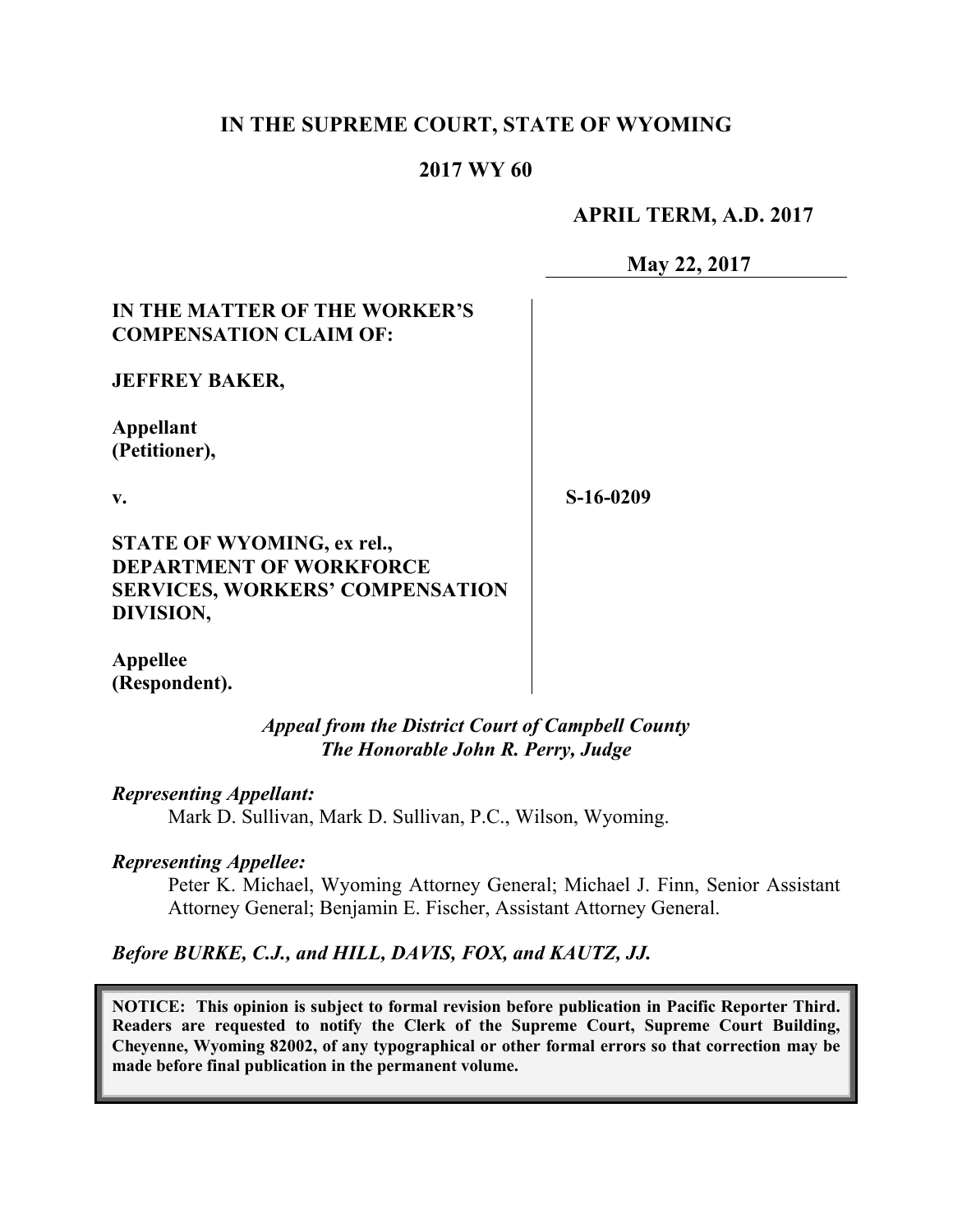# **FOX, Justice.**

[¶1] Jeffrey Baker injured his right shoulder at work, and his shoulder surgery was covered by the Wyoming Workers' Compensation Division (Division). Mr. Baker later requested temporary total disability benefits related to a neck injury he claimed occurred with the shoulder injury. The Division denied his request. On review, the Medical Commission Hearing Panel (Commission) denied his claim on the grounds that he failed to prove a causal relationship between his neck injury and the work-related accident. The district court upheld the Commission's decision and Mr. Baker appealed. We affirm.

### *ISSUES*

[¶2] We rephrase the issues as:

1. Was the Commission's decision that Mr. Baker did not meet his burden of establishing the causal relationship between his neck injury and his work-related accident supported by substantial evidence?

2. Was the Commission's decision arbitrary and capricious?

# *FACTS*

[¶3] Mr. Baker worked as a laborer for Van Ewing Construction, Inc. when he was injured while carrying a several-hundred-pound log. He went to the Campbell County Memorial Hospital (CCMH) walk-in clinic complaining of right-shoulder pain, numbness, and tingling in his arm. Shoulder x-rays taken at CCMH on the date of injury were negative for a fracture or other abnormality, and Mr. Baker was prescribed pain medication and a sling for his right arm. Due to continued pain in his right shoulder, Mr. Baker saw Joseph Allegretto, M.D., an orthopedist. Mr. Baker complained of "moderate to severe" "right shoulder pain in the area of the a.c. joint." Dr. Allegretto performed a physical examination, including an examination of Mr. Baker's head and neck, and reported that the head and neck area was normal and not producing injury or damage. Dr. Allegretto ordered an MRI of the right shoulder, and prescribed physical therapy.

[¶4] Mr. Baker began physical therapy on December 12, 2013, and at his January 6, 2014 appointment with Dr. Allegretto, reported minimal relief of his right-shoulder pain, so Dr. Allegretto performed a corticosteroid injection into the subacromial space of Mr. Baker's shoulder, which also provided little relief. Mr. Baker then underwent an electrodiagnostic (EMG) study to determine whether his continued pain originated from carpal tunnel syndrome or a pinched nerve in the neck. The EMG study showed evidence of carpal tunnel syndrome, but neither a pinched nerve in the neck, nor right cervical radiculopathy or plexopathy. As a result, Mark Murphy, M.D., an orthopedic surgeon, performed a right shoulder arthroscopic Mumford distal clavicle excision, right carpal tunnel release, and right shoulder arthroscopic subacromial decompression, which was covered by the Division.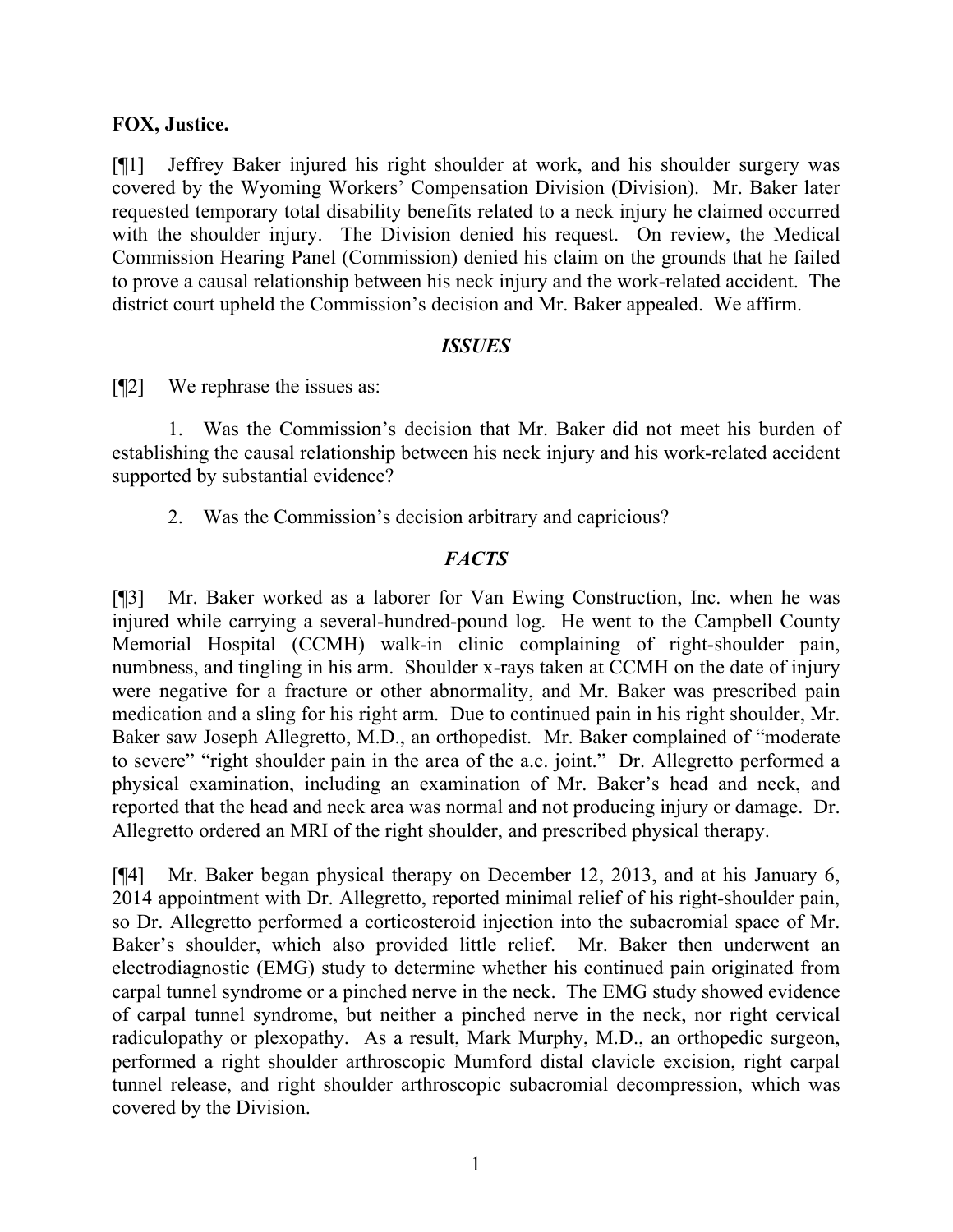[¶5] Mr. Baker continued to report numbness and tingling in his right arm as well as pain radiating into his right shoulder. A second EMG study found no evidence of right cervical radiculopathy, plexopathy, or entrapment neuropathy, and indicated Mr. Baker's carpal tunnel condition had been repaired. Dr. Murphy then ordered a cervical MRI which showed mild posterior disc bulging at C4-C5, minimal posterior disc bulging at C5-C6, and marked degenerative disc disease with extensive posterior disc bulging at C6- C7. Dr. Murphy referred Mr. Baker to Mahesh Karandikar, M.D., a neurosurgeon, who initially recommended a C4-C7 anterior cervical discectomy and fusion (ACDF). The Division denied Dr. Karandikar's preauthorization request for the C4-C7 ACDF on the basis that the procedure was not related to a work injury. Dr. Karandikar submitted a second preauthorization request to the Division, limiting the surgery to a C6-C7 ACDF. The Division again denied the request because it was not work related. Dr. Karandikar ultimately performed a C5-C7 ACDF on April 30, 2015.<sup>1</sup>

[¶6] Prior to the April 30, 2015 ACDF surgery, Mr. Baker requested temporary total disability (TTD) benefits. Dr. Karandikar certified Mr. Baker as temporarily totally disabled between September 23 and November 23, 2014, and designated the disability as related to the cervical spine. The Division denied the benefits, and Mr. Baker objected to the determination and requested a hearing. After an evidentiary hearing, the Commission determined that Mr. Baker had "failed to show by a preponderance of the evidence that his cervical condition was causally related to the work injury on November 4, 2013." The district court affirmed the Commission's ruling, and Mr. Baker timely appealed to this Court.

# *STANDARD OF REVIEW*

[¶7] This Court reviews a district court's decision on an administrative decision as though the case came directly from the administrative agency. *Price v. State ex rel. Dep't of Workforce Servs., Workers' Comp. Div.*, 2017 WY 16, ¶ 7, 388 P.3d 786, 789 (Wyo. 2017). Our review is governed by the Wyoming Administrative Procedure Act (W.A.P.A.), which provides:

> (c) To the extent necessary to make a decision and when presented, the reviewing court shall decide all relevant questions of law, interpret constitutional and statutory provisions, and determine the meaning or applicability of the terms of an agency action. In making the following determinations, the court shall review the whole record or those parts of it cited by a party and due account shall be taken of the rule of prejudicial error. The reviewing court shall:

<sup>&</sup>lt;sup>1</sup> The Commission noted that Mr. Baker "has not submitted any medical bills for the [ACDF] surgery to the Division and no final determinations have been made on the compensability of those expenses."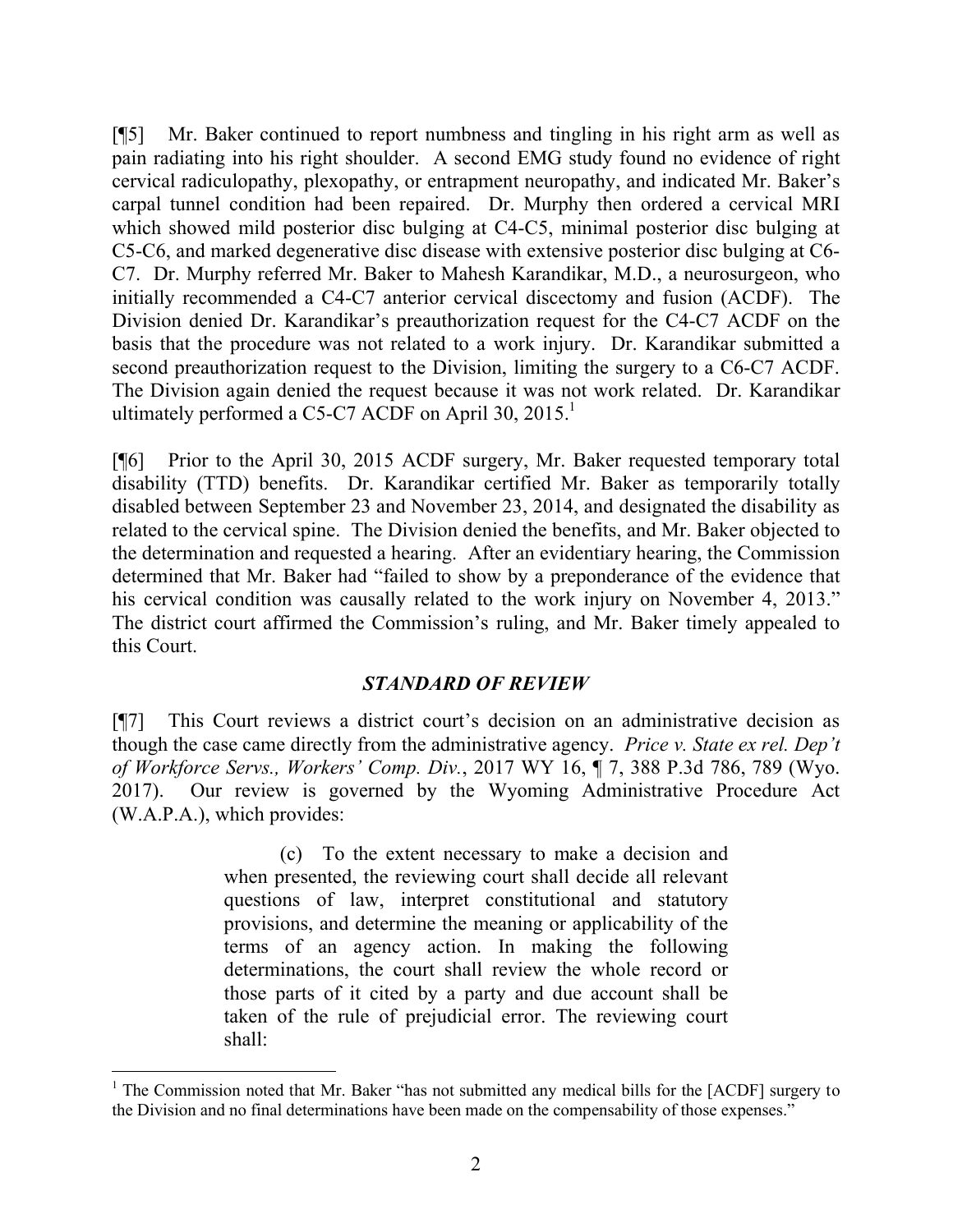. . . . (ii) Hold unlawful and set aside agency action, findings and conclusions found to be:

(A) Arbitrary, capricious, an abuse of discretion or otherwise not in accordance with law;

(B) Contrary to constitutional right, power, privilege or immunity;

(C) In excess of statutory jurisdiction, authority or limitations or lacking statutory right;

(D) Without observance of procedure required by law; or

(E) Unsupported by substantial evidence in a case reviewed on the record of an agency hearing provided by statute.

Wyo. Stat. Ann. § 16-3-114(c) (LexisNexis 2015). We review an agency's findings of fact by applying the substantial evidence standard. Substantial evidence means "such relevant evidence as a reasonable mind might accept as adequate to support a conclusion." *Guerrero v. State ex rel., Dep't of Workforce Servs., Workers' Comp. Div.*, 2015 WY 88, ¶ 12, 352 P.3d 262, 266 (Wyo. 2015) (quoting *Bush v. State ex rel. Wyo. Workers' Comp. Div.*, 2005 WY 120, ¶ 5, 120 P.3d 176, 179 (Wyo. 2005)). "Findings of fact are supported by substantial evidence if, from the evidence preserved in the record, we can discern a rational premise for those findings." *Id.* (quoting *Kenyon v. State ex rel. Wyo. Workers' Safety & Comp. Div.*, 2011 WY 14, ¶ 11, 247 P.3d 845, 849 (Wyo. 2011)).

# *DISCUSSION*

# *I. Was the Commission's decision that Mr. Baker did not meet his burden of establishing the causal relationship between his neck injury and his work-related accident supported by substantial evidence?*

[¶8] Mr. Baker asserts that the Commission's conclusion that he failed to establish a causal connection between his workplace injury and his cervical spine injury was not supported by substantial evidence. He contends that he demonstrated by a preponderance of the evidence that he "simultaneously suffered two injuries on November 4, 2013." Mr. Baker claims that the Commission "ignore[d] entirely" the "ultimate conclusions" of his experts' opinions establishing the causal connection between his neck injury and workrelated injury. Mr. Baker designated three experts: Dr. Karandikar, the treating neurosurgeon; Dr. Murphy, the treating orthopaedic surgeon; and Jordan Malkowski, the treating physical therapist. He presented each expert's testimony to the Commission by deposition. The Division designated three experts: Dr. Scott Johnston, M.D.; Dr. Ricardo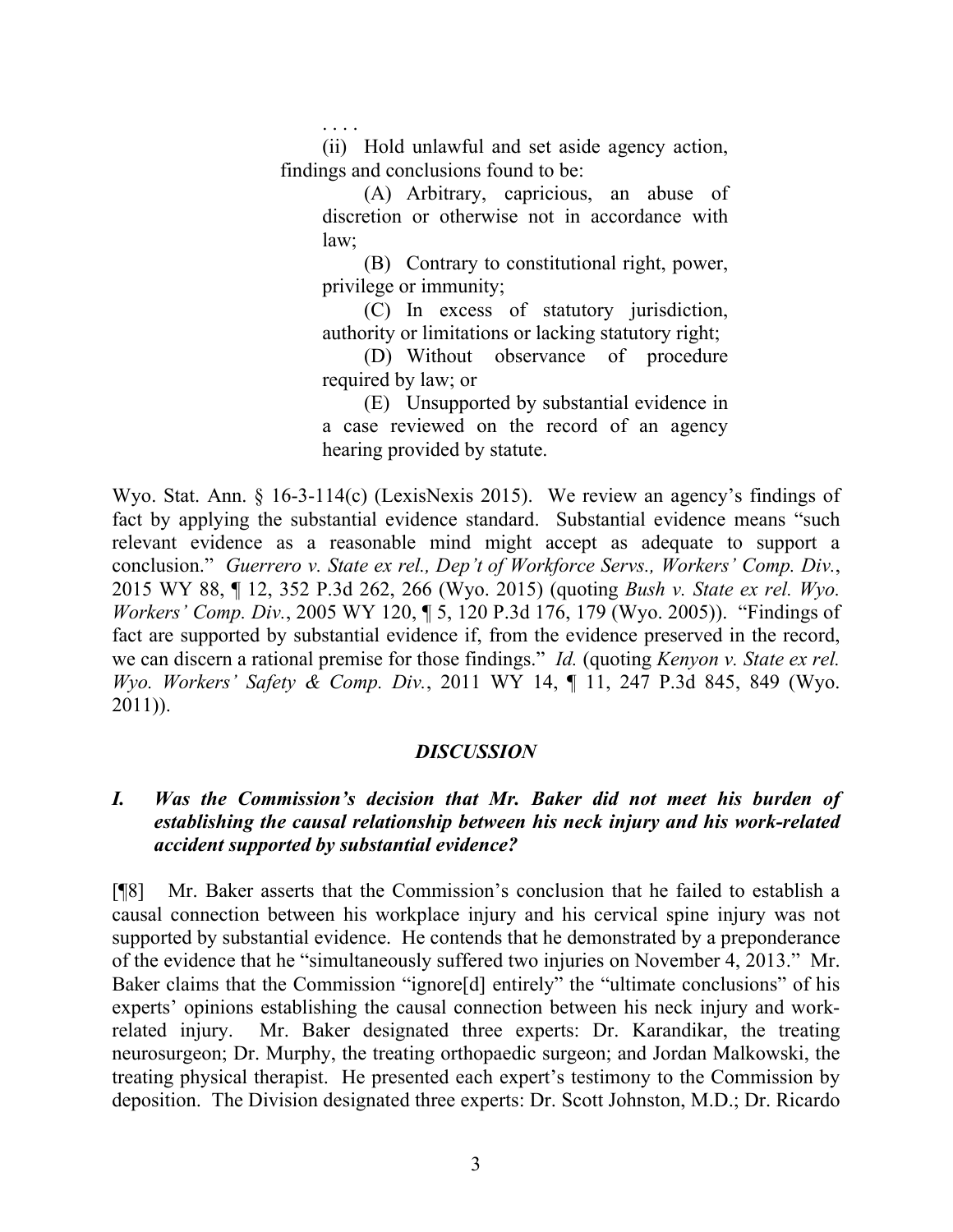Nieves, M.D.; and Dr. Paul Ruttle, M.D. The Division presented Dr. Johnston's opinion to the Commission through his written reports, and the opinions of Dr. Nieves and Dr. Ruttle by deposition.

[¶9] The Commission found significant flaws in each of the six experts' opinions.The Commission, as the trier of fact, has the responsibility to "determine relevancy, assign probative value, and ascribe the relevant weight given to the evidence presented." *Chavez v. State ex rel. Wyo. Workers' Safety & Comp. Div.*, 2009 WY 46, ¶ 18, 204 P.3d 967, 971 (Wyo. 2009) (quoting *Spletzer v. State ex rel. Wyo. Workers' Safety & Comp. Div.*, 2005 WY 90, ¶ 21, 116 P.3d 1103, 1112 (Wyo. 2005)). We will not "re-weigh the evidence or re-determine facts or assess the credibility of witnesses so long as the decision of the hearing examiner is based on relevant evidence which a reasonable mind might accept in support of the agency's conclusions." *Spletzer*, 2005 WY 90, ¶ 22, 116 P.3d at 1112 (citations and internal quotation marks omitted).It was Mr. Baker's burden to prove, by a preponderance of the evidence, that his cervical spine injury was causally related to his workplace injury. *In re Claim of Hood*, 2016 WY 104, ¶ 16, 382 P.3d 772, 776 (Wyo. 2016). Although all of the experts fell short, the fact that his experts failed to meet that burden was fatal to Mr. Baker's claim, and, applying our standard of review, we will find that reasonable minds could find the evidence adequate to support the Commission's conclusion.

[¶10] Mr. Baker is required to prove a causal connection between his workplace injury and his neck injury to a reasonable degree of medical probability. *See Eaton v. State ex rel. Dep't of Workforce Servs.*, 2015 WY 107, ¶ 7, 356 P.3d 765, 766 (Wyo. 2015). "This commonly requires expert medical testimony that it is more probable than not that the work contributed in a material fashion to the precipitation, aggravation or acceleration of the injury." *Id.* The words used by an expert to express his opinion about the cause of a claimant's injury are critical. *See Middlemass v. State ex rel. Wyo. Workers' Safety & Comp. Div.*, 2011 WY 118, ¶ 28, 259 P.3d 1161, 1168 (Wyo. 2011). We have consistently held that expert medical testimony stating the claimant's work "contributed to" the injury or the injury was "most likely" or "probably" the product of the workplace is sufficient, but opinions expressed in terms of "can," "could," or "possibly" are insufficient to meet a claimant's burden of proof. *Id.*; *Price*, 2017 WY 16, ¶ 18, 388 P.3d at 792; *Guerrero*, 2015 WY 88, ¶ 19, 352 P.3d at 268. Additionally, the Commission may disregard an expert's opinion if it finds the opinion to be unreasonable, based on incomplete and inaccurate medical history, or not adequately supported by the facts upon which the opinion is based. *See Johnson v. State ex rel. Wyo. Workers' Safety & Comp. Div.*, 2014 WY 33, ¶ 25, 321 P.3d 318, 325 (Wyo. 2014).

[¶11] Mr. Baker argues that both Dr. Murphy and Dr. Karandikar opined that his neck injury was causally related to the work injury on November 4, 2013, yet the Division ignored these conclusions. Dr. Murphy testified: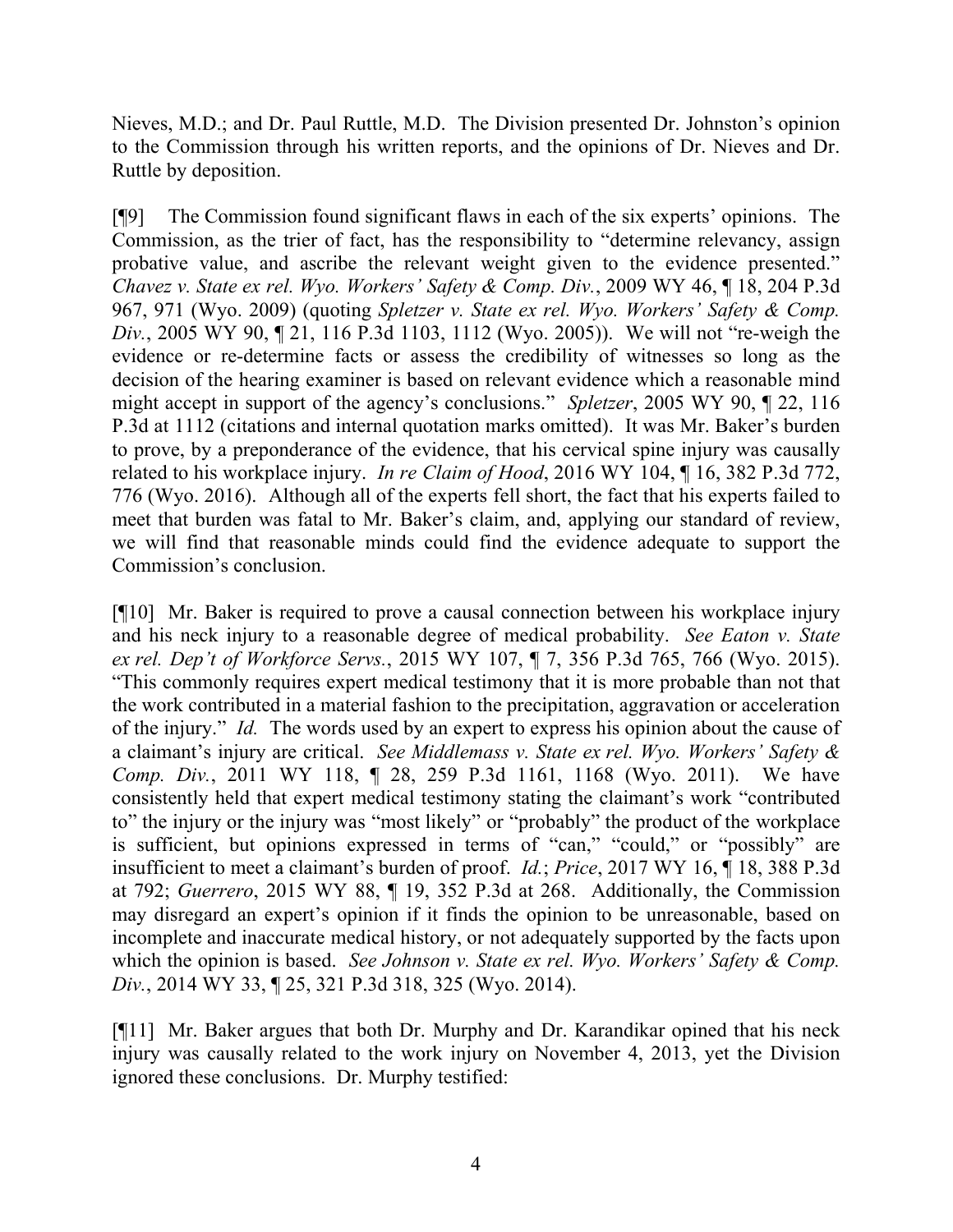Q. [Mr. Sullivan:] Okay. And then similarly, Doctor, could that same mechanism of injury as I've described it to you also simultaneously have injured Mr. Baker's neck?

A. [Dr. Murphy:] It could have yes.

Q. And do you believe that the same mechanism of injury, to a reasonable degree of medical certainty, could have caused the disk bulge that's shown on this MRI report at C6- C7.

A. It could have, yes.

. . . .

Q. I'm sorry. Just so we get a clear record on this, what is it that your opinion is, Doctor?

A. I believe that he likely had some degree of degenerative change at C6-7 which was aggravated and became symptomatic as a result of his work injury.

[¶12] The Commission highlighted Dr. Murphy's use of "could have" in his testimony related to causation and other portions of his testimony in which Dr. Murphy testified that the degenerative disk disease such as that found in Mr. Baker's cervical spine can become symptomatic absent any precipitating trauma or event. It also noted that Dr. Murphy testified that, had the work injury caused the changes in Mr. Baker's cervical spine seen in the August 2014 MRI, he would have expected Mr. Baker to report symptoms such as neck pain, stiffness, or limited range of motion by the time Mr. Baker was seen by Dr. Allegretto on November 18, 2013, none of which was reported by Mr. Baker. Although the Commission might have chosen to focus on Dr. Murphy's testimony that it was "likely" Mr. Baker had some degree of degenerative change which was aggravated as a result of his work injury, as the factfinder in a contested case hearing, it is for the Commission to weigh the available evidence. *Johnson*, 2014 WY 33, ¶ 25, 321 P.3d at 325. There was sufficient evidence for the Commission to conclude that Dr. Murphy's testimony did not support a finding of causation.

[¶13] Although Dr. Karandikar's testimony was less equivocal, the Commission nevertheless found it was not adequately supported. He testified:

> Q. [Mr. Sullivan:] Is it your opinion that his degenerative disc disease at C6-C7 is work related?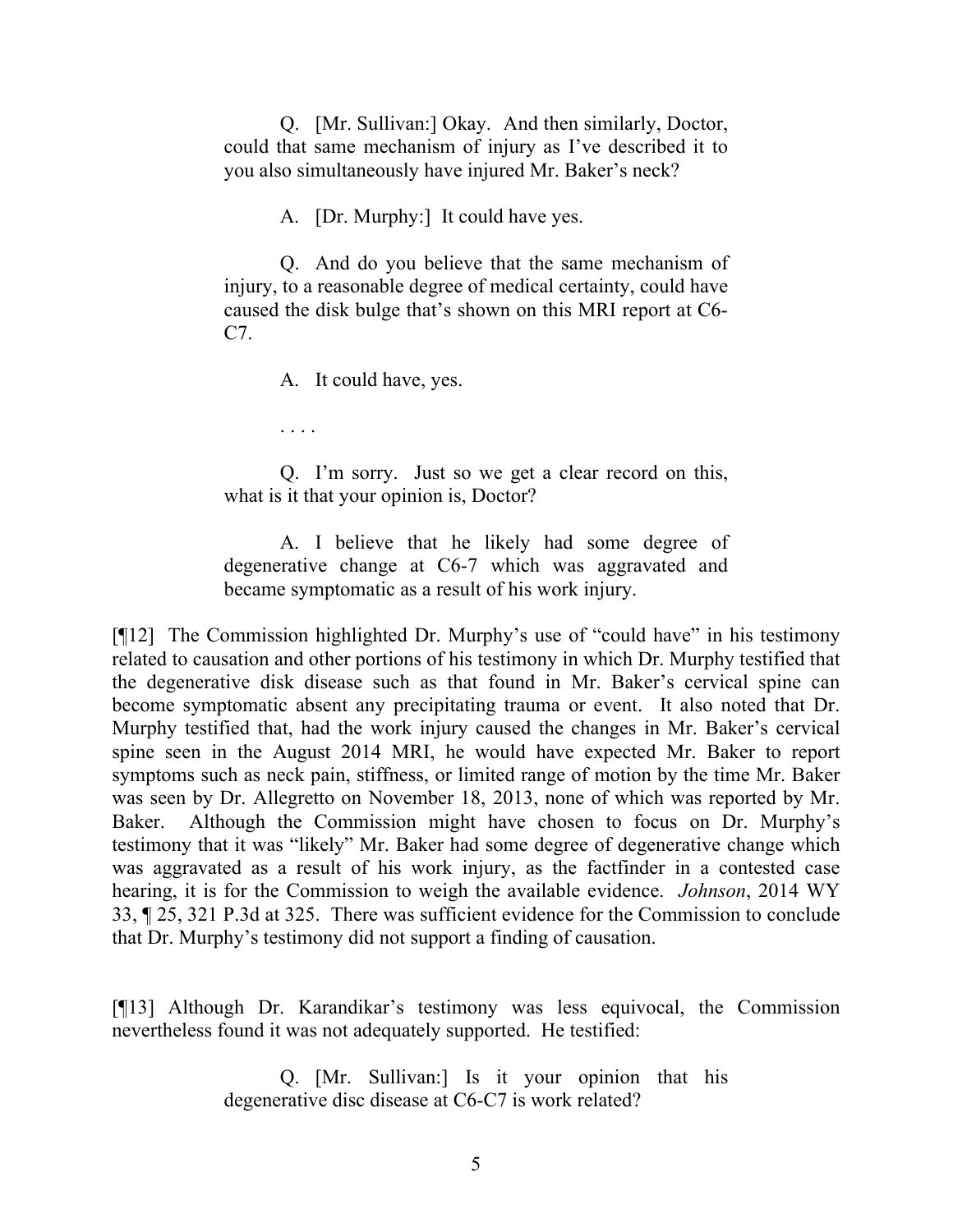A. [Dr. Karandikar:] The herniation, yeah. So the herniation – it was accelerated by it.

Q. Okay.

A. That's a tough question to be really accurate on. So was there some degenerative disk disease? Most likely, yes. I can't prove that. Was it clearly exacerbated by - exacerbated by some sort of inciting event? Yes. That's - you know, so . . .

Q. Okay.

. . . .

A. It's still a degenerative disk. See what I'm saying? The problem is the degenerative disk. And, yes, that was a result of the accident, but that doesn't mean he didn't have a milder degenerative disk before that. So it's not, I would say, the best way to ask that question, but I think I see what they're getting at.

Q. Dr. Karandikar, do you believe, to a reasonable degree of medical certainty, that Jeffrey Baker's November 4th, 2013 injury caused the cervical spine condition for which you are now recommending surgical intervention?

A. Yes, I do.

Mr. Baker's attorney questioned Dr. Karandikar about select physical therapy notes, and Dr. Karandikar testified that Mr. Baker's reports of numbness, headaches, and neck pain could be consistent with a cervical spine injury. The Commission, however, found it difficult to rely on Dr. Karandikar's testimony because it was based on an incorrect and incomplete medical history. "[H]earing examiners may disregard even uncontradicted opinion testimony from a medical expert if it is not adequately supported by the facts on which it purportedly rests, or if it is based upon an incomplete or inadequate medical history." *Rogers v. Russell Constr. Co., Inc.*, 2016 WY 80, ¶ 27, 376 P.3d 1172, 1177 (Wyo. 2016).

[¶14] At his initial appointment with Dr. Karandikar, ten months after the workplace injury, Mr. Baker reported "excruciating neck pain" from the date of the workplace injury on. This assertion was not borne out by the medical records. Ms. Malkowski, Mr. Baker's treating physical therapist, testified that she did not examine Mr. Baker's neck at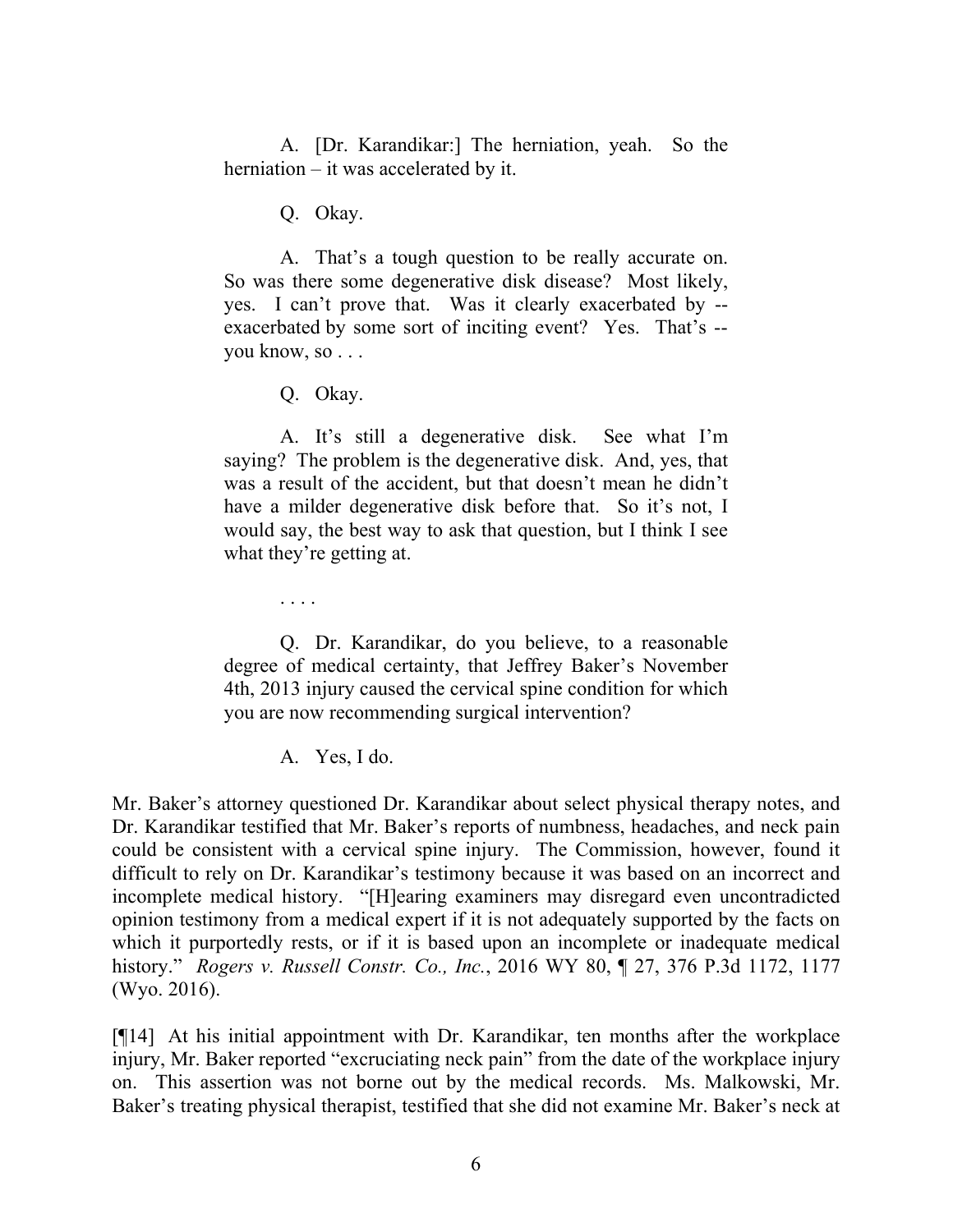his initial visit, as he reported significant right shoulder pain with some numbness in his arm, but no neck pain. She testified that Mr. Baker reported neck pain in some subsequent visits and pointed to her use of mechanical traction in her treatment plan as an indication of her concern for cervical spine involvement, but neither her testimony nor her records support a finding of "excrutiating neck pain" from the time of the original injury. She was uncertain whether the neck pain was caused by the right shoulder pain, and she provided no opinion as to its cause. Dr. Karandikar testified that prior to Mr. Baker's initial appointment he had reviewed only the referral letter from Dr. Murphy and the record of an injection in the joint of Mr. Baker's shoulder completed by another doctor in Dr. Karandikar's office. When the Commission "disregards certain evidence and explains its reasons for doing so based upon determinations of credibility or other factors," its decision will be upheld under the substantial evidence test. *Dale v. S & S Builders, LLC*, 2008 WY 84, ¶ 22, 188 P.3d 554, 561 (Wyo. 2008). Our review of any particular decision turns not on whether we agree with the conclusion, but on whether the agency could reasonably conclude as it did, based on all of the evidence before it. *Id.* The Commission's decision to reject Dr. Karandikar's medical conclusion was reasonable, considering the conclusion was made with incorrect and incomplete information.

[¶15] Finally, Mr. Baker takes issue with the Commission's treatment of the Division's experts' opinions. The Commission concluded that "The opinions of the Division's experts are also not without problems." The Commission determined that Dr. Johnston's reports were inconsequential because he was not asked to evaluate Mr. Baker's neck injury. It found that Dr. Nieves testified somewhat incorrectly, and questioned the thoroughness of his exam of Mr. Baker as well as the accuracy of his report. And it resolved that Dr. Ruttle based his opinion, in part, on inaccurate information. The Commission clearly recognized the weaknesses in each of the Division's expert witnesses. The relative weight, however, that the Commission placed on the Division's experts is immaterial. Mr. Baker, as the claimant, had the burden to prove all elements of his claim by a preponderance of the evidence. *See Jacobs v. State ex rel. Wyo. Workers' Safety & Comp. Div.*, 2013 WY 62, ¶ 11, 301 P.3d 137, 141 (Wyo. 2013). The Commission found that Dr. Karandikar's testimony was not credible, that Dr. Murphy's opinion alone did not establish causation, that the physical therapist provided no testimony as to causation, and, therefore, that Mr. Baker failed to meet his burden to establish that his neck injury was causally related to a workplace injury. The Division's experts' testimony was certainly flawed, but it was not the Division's burden to *disprove* causation. We find that the Commission could have reasonably concluded that Mr. Baker did not prove causation.

# *II. Was the Commission's decision arbitrary and capricious?*

[¶16] Mr. Baker also challenges the Commission's findings as arbitrary and capricious. The arbitrary and capricious standard is available "as a 'safety net' to catch agency action